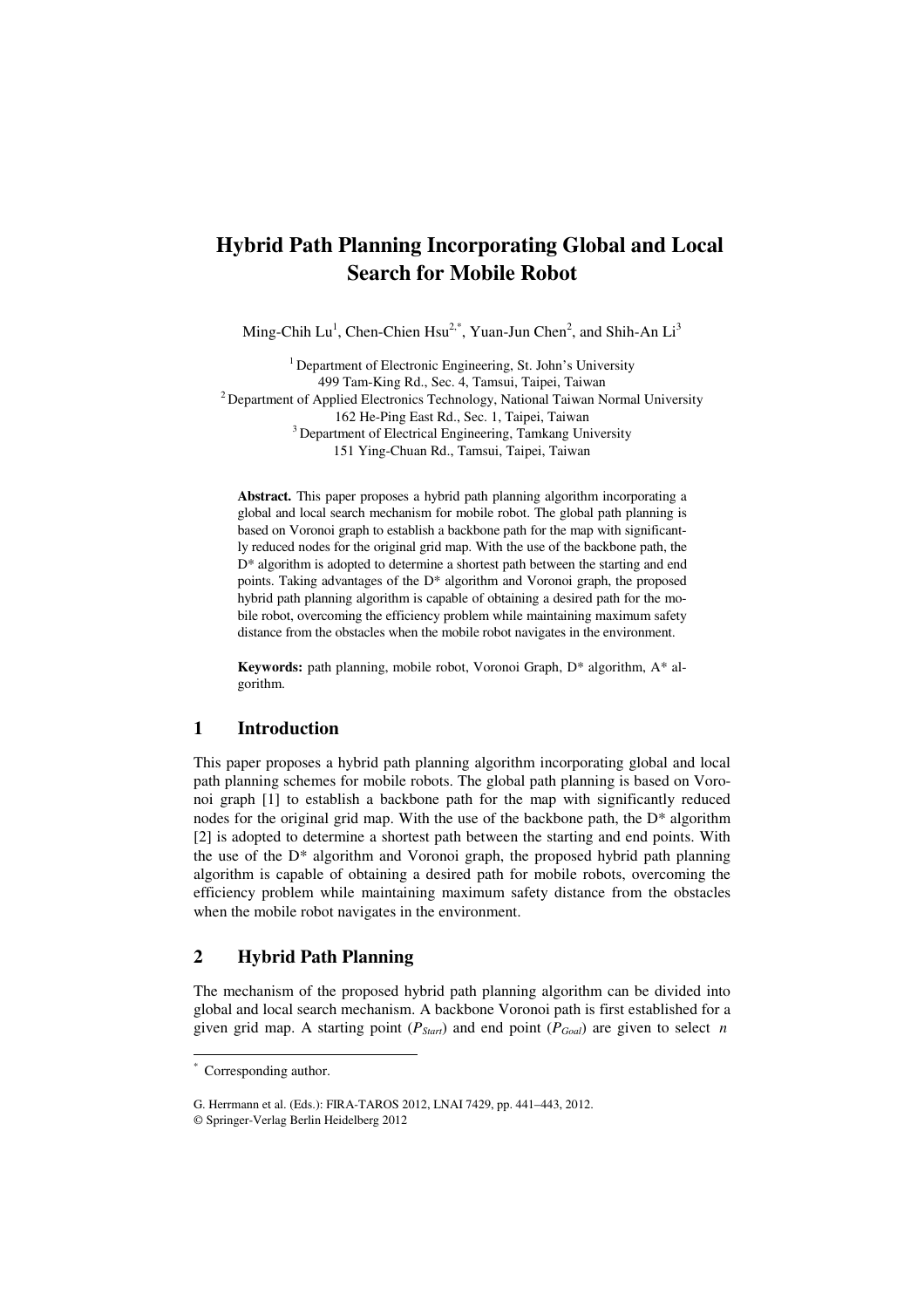#### 442 M.-C. Lu et al.

adjacent nodes as  $SG_{\alpha}$  and  $SS_{\beta}$  on the backbone Voronoi path. Assume  $SG_{\alpha}$  is a set of adjacent nodes on the backbone Voronoi path to the starting point, where  $\alpha = 1, 2, \dots, n$ , and  $SS_{\beta}$  is a set of adjacent nodes to the end point, where  $\beta = 1, 2, \dots, n$ . According to formula (1) and (2), optimal nodes  $SG<sub>o</sub>$  and  $SS<sub>o</sub>$  on the backbone Voronoi path can be respectively obtained.

$$
SG_O = \min_{0 < \alpha \le n} \left( \overline{P_{SG_\alpha} P_{Goal}} + \overline{P_{SG_\alpha} P_{Start}} \right) \tag{1}
$$

$$
SS_O = \min_{0 < \beta \le n} \left( \overline{P_{SS_\beta} P_{Goal}} + \overline{P_{SS_\beta} P_{Start}} \right) \tag{2}
$$

Finally, we use  $SG_0$  and  $SS_0$  as the starting and end points, and then use the D<sup>\*</sup> algorithm to obtain a path  $P_G$  on the backbone Voronoi path. Subsequently, we use the A<sup>\*</sup> algorithm to obtain a path  $P_{LS}$  between the starting point and  $SG<sub>o</sub>$ , and a path  $P_{LG}$  between *SG*<sub>o</sub> and the end point. Therefore, combining the paths of  $P_{LS}$ ,  $P_G$  and *P<sub>LG</sub>*, we have obtained a complete path between the starting and end points.

# **3 Experimental Results**

In this paper, a parameter  $n = 3$  is used to choose the adjacent nodes. Fig. 1 shows the path planning results by using the D\* algorithm, the GVG algorithm, and the proposed hybrid algorithm, respectively. The proposed hybrid algorithm is more time efficient than the  $D^*$  algorithm without worrying possible collisions with the obstacles. There is a detoured path by using the GVG algorithm, which has been avoided by using proposed hybrid algorithm.



Fig. 1. Path planning results by (a)  $D^*$  algorithm, (b) GVG algorithm, (c) proposed hybrid algorithm

# **4 Conclusions**

It is observed that the  $D^*$  algorithm is time-consuming with a derived path too close to obstacles. The GVG algorithm may derive a detoured path, which is unnecessary